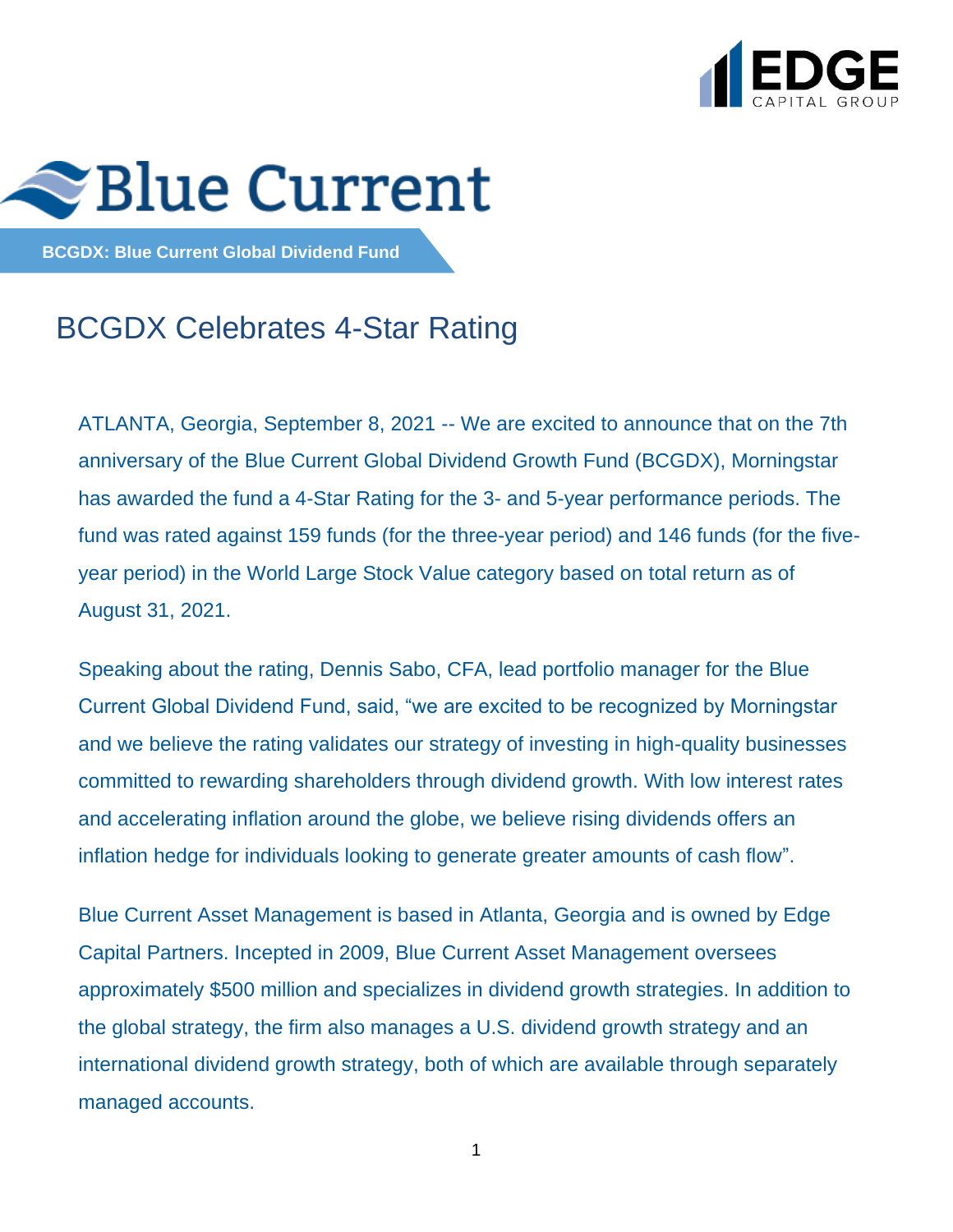

Launched on September 18, 2014, the Fund, which is co-managed by Harry Jones and Dennis Sabo, has \$52 million in assets and is available for purchase at most major custodians under the ticker symbol BCGDX.

### **About Blue Current Global Dividend Fund**

The Blue Current Global Dividend Fund utilizes Edge's investment strategy in selecting global companies that offer an attractive yield and are expected to reward investors through increasing cash flow over time. The primary objectives are to seek current income and deliver long-term capital appreciation to investors. For more information, please visit [www.BlueCurrentFunds.com.](http://www.bluecurrentfunds.com/)

## **About Edge Capital Group**

Edge Capital is a boutique financial advisory firm devoted exclusively to serving individuals, families and institutions with substantial wealth. As an independent, employee-owned firm, we provide objective, holistic advice guided only by our clients' best interests. Whether the need is to strategically enhance cash flow or facilitate multigenerational wealth, Edge tailors each financial solution to each client's unique circumstances from the ground up. Edge Capital is the advisor to the Blue Current Global Dividend Fund. For more information, visit [www.EdgeCapPartners.com.](http://www.edgecappartners.com/)

**Mutual fund investing involves risk. Principal loss is possible. The Fund's investment objectives, risks, charges and expenses must be considered carefully before investing. The prospectus contains this and other important information about the Fund and may be obtained by calling 1-800-514-3583 or visiting www.bluecurrentfunds.com. Read the prospectus carefully before investing.** The Fund may not be suitable for all investors. There is no guarantee that this, or any,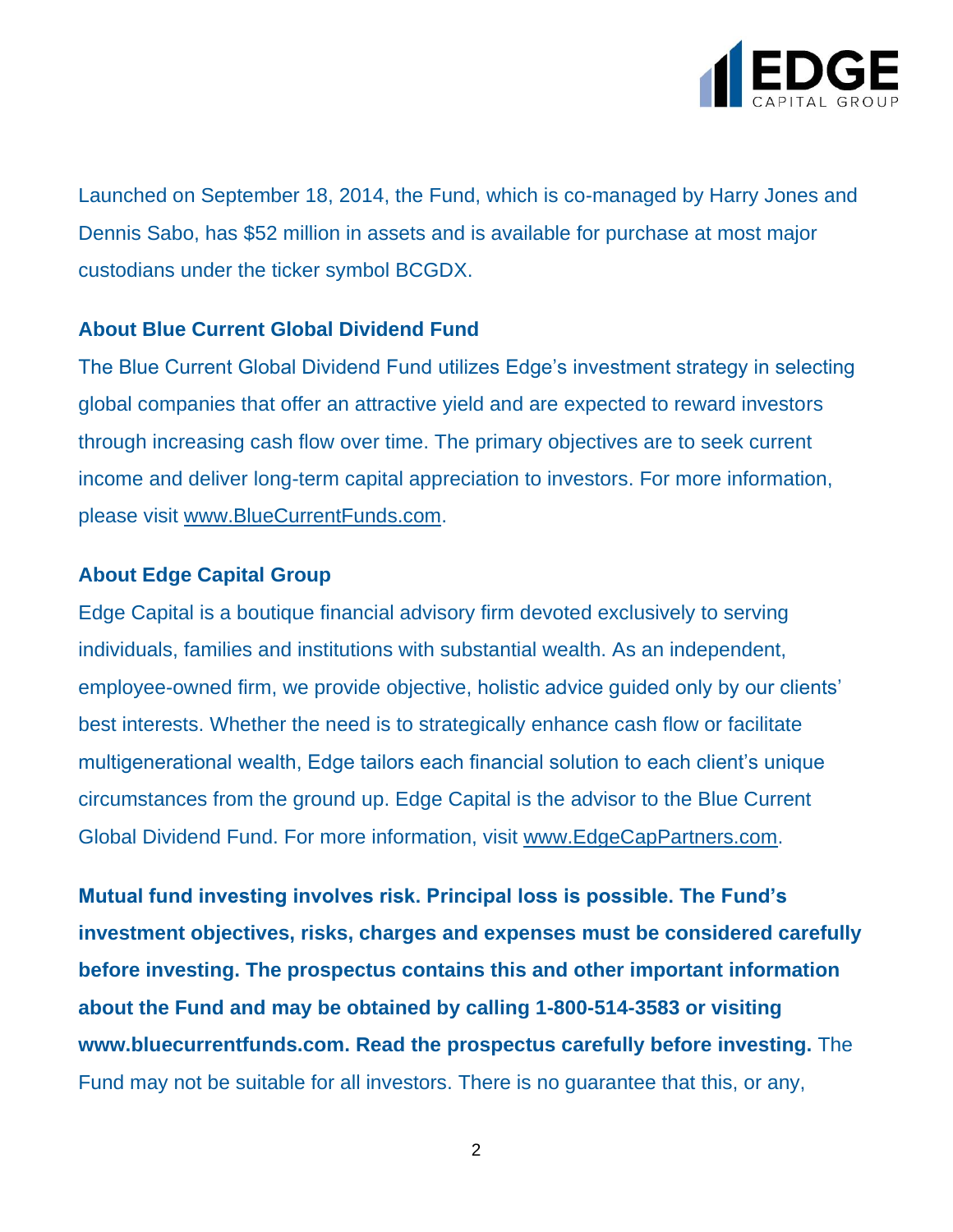

investing strategy will be successful. Returns from dividend-paying stocks may underperform the returns from the overall stock market. Since the Fund invests primarily in dividend-paying stocks, the Fund's performance may at times be better or worse than the performance of mutual funds that focus on other types of strategies. Performance data quoted represents past performance; past performance does not guarantee future results.

The Blue Current Global Dividend Fund is distributed by Ultimus Fund Distributors, LLC. (Member FINRA) Edge Capital Group, LLC and Ultimus Fund Distributors, LLC are separate and unaffiliated.

The Morningstar Rating for funds, or "star rating", is calculated for managed products (including mutual funds, variable annuity and variable life subaccounts, exchange-traded funds, closed-end funds, and separate accounts) with at least a three-year history. Exchange-traded funds and open-ended mutual funds are considered a single population for comparative purposes. It is calculated based on a Morningstar Risk-Adjusted Return measure that accounts for variation in a managed product's monthly excess performance, placing more emphasis on downward variations and rewarding consistent performance. The top 10% of products in each product category receive 5 stars, the next 22.5% receive 4 stars, the next 35% receive 3 stars, the next 22.5% receive 2 stars, and the bottom 10% receive 1 star. The Overall Morningstar Rating for a managed product is derived from a weighted average of the performance figures associated with its three-, five-, and 10-year (if applicable) Morningstar Rating metrics. The weights are: 100% three-year rating for 36-59 months of total returns, 60% five-year rating/40% three-year rating for 60-119 months of total returns, and 50% 10-year rating/30% five-year rating/20% three-year rating for 120 or more months of total returns. While the 10-year overall star rating formula seems to give the most weight to the 10-year period, the most recent three-year period actually has the greatest impact because it is included in all three rating periods.

#### **ABOUT BLUE CURRENT ASSET MANAGEMENT**

Edge, through our Blue Current division, is the investment adviser to the Blue Current Global Dividend Fund (the "Fund" or "BCGDX"), a diversified series of Ultimus Managers Trust, an open-end investment company registered under the Investment Company Act of 1940. In managing the Fund, Edge follows defined investment policies and restrictions in helping the Fund reach its objective. These investment policies and restrictions can be found in the Fund's prospectus and the Statement of Additional Information available at www.bluecurrentfunds.com.

#### **CONTACT EDGE**

3333 Riverwood Pkwy